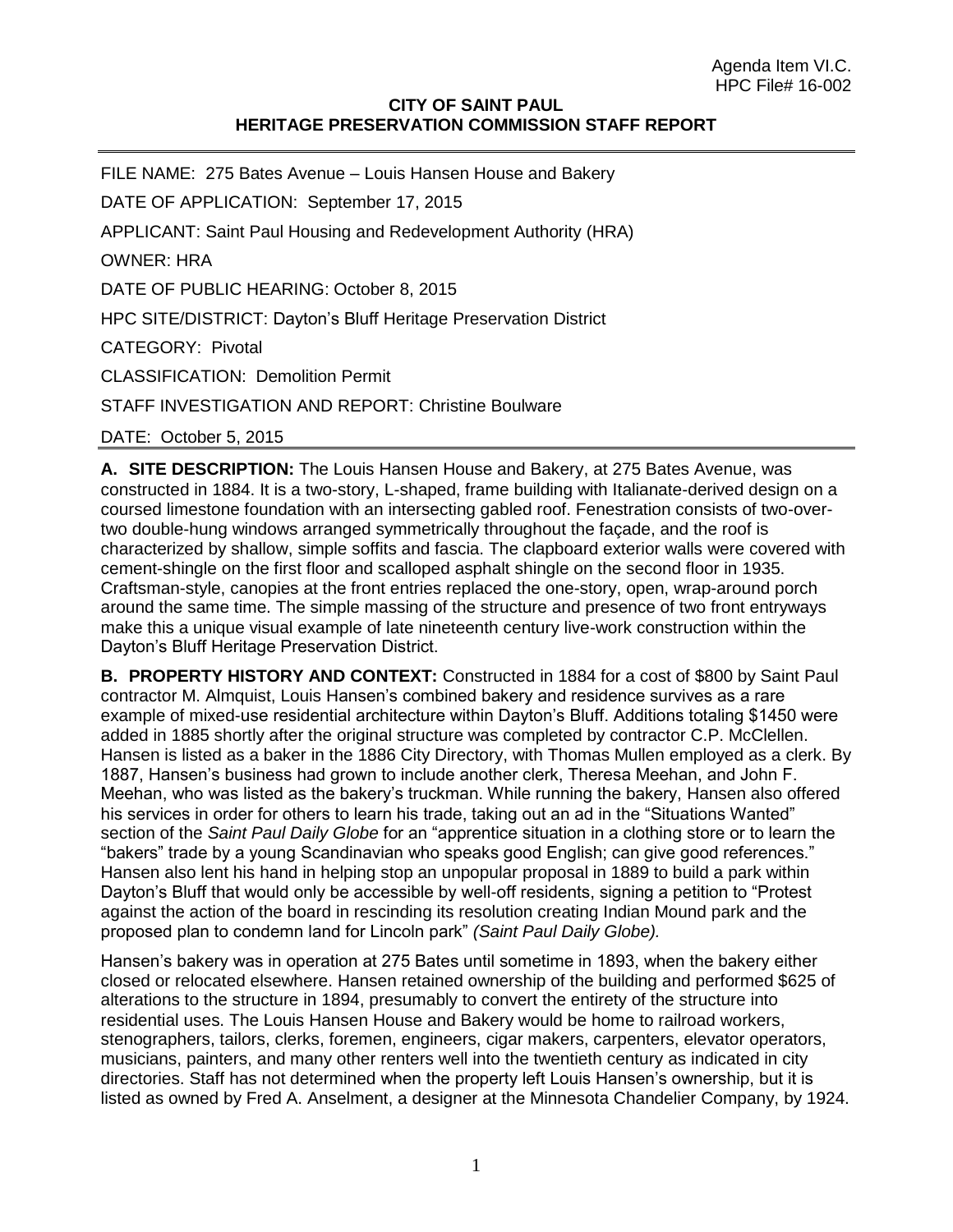**C. PROPOSED CHANGES:** The applicant proposes to raze the residence; there are no current plans for new construction. The lot would be graded and seeded.

# **D. TIMELINE:**

- July 23, 1992 the Dayton's Bluff Heritage Preservation District was designated by the City Council for Heritage Preservation and established under Ordinance No. 17942 (Council File #92-900)
- June 2, 2006 the property became a Category 1 vacant building Single Family Residential
- June 6, 2007 the property became a Category 2 vacant building
- December 7, 2007 the HRA purchased the property for \$80,000 with CDBG funds
- July 24, 2009 Code Compliance Report generated (issued August 4, 2009)
- In 2009, the HRA offered the property for \$1 as part of the Fourth Street Preservation Project and did not receive any proposals.
- Inspiring Communities RFPs were released on October 15, 2013 and November 3, 2014.
- In response to the October 15, 2013 RFP, the HRA received one proposal to demolish 275 Bates, renovate 279 Bates, and combine the lots. The total development cost proposed was \$538,813 with a projected sale of the renovated house at \$160,000 for a subsidy request of \$378,813. This also assumed a land cost write-down to \$3,000, for an additional \$162,000 HRA investment (HRA acquired 275 and 279 Bates for a total of \$165,000)

# **E. GUIDELINE CITATIONS:**

# *Dayton's Bluff Historic District Guidelines*

# *Leg. Code § 74.87. General principles.*

*(1) All work should be of a character and quality that maintains the distinguishing features of the building and the environment. The removal or alteration of distinctive architectural features should be avoided as should alterations that have no historical basis and which seek to create an earlier appearance. The restoration of altered original features, if documentable, is encouraged.*

*(2) Changes which may have taken place in the course of time are evidence of the history and development of a building, structure, or site and its environment. These changes may have acquired significance in their own right, and this significance shall be recognized and respected.*

*(3) Deteriorated architectural features should be repaired rather than replaced whenever possible. In the event of replacement, new materials should match the original in composition, design (including consideration of proportion, texture and detail), color and overall appearance.*

*(4) New additions or alterations to structures should be constructed in such a manner that if such*  additions or alterations were to be removed in the future, the form and integrity of the original *structure would be unimpaired.*

*(5) The impact of alterations or additions on individual buildings as well as on the surrounding streetscape will be considered; major alterations to buildings which occupy a corner lot or are otherwise prominently sited should be avoided.*

*(6) New construction should be compatible with the historic and architectural character of the district.*

# § *74.90. – New construction and additions.*

(j) *Demolition. Demolition permits will be reviewed on a case-by-case basis and will be determined by the category of building (pivotal, contributing and noncontributing) and its importance to the district, the structural condition of the building and the economic viability of the structure.*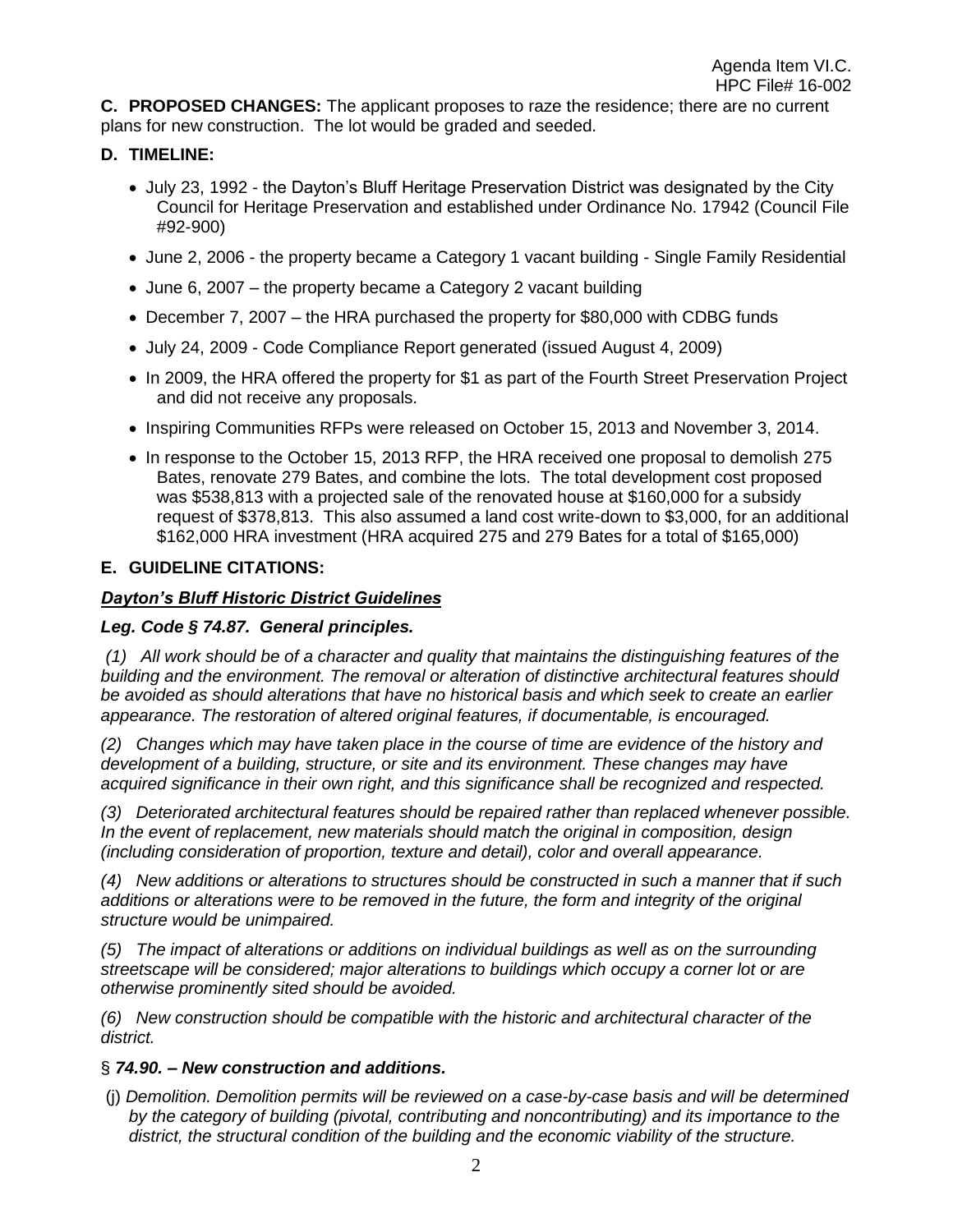# § *73.06(i)(2): Demolition*

*When reviewing proposals for demolition of structures within the district, the Heritage Preservation Commission refers to* § *73.06 (i)(2) of the Saint Paul Legislative Code which states the following:*

*In the case of the proposed demolition of a building, prior to approval of said demolition, the commission shall make written findings on the following: the architectural and historical merit of the building, the effect of the demolition on surrounding buildings, the effect of any proposed new construction on the remainder of the building (in case of partial demolition) and on surrounding buildings, and the economic value or usefulness of the building as it now exists or if altered or modified in comparison with the value or usefulness of any proposed structures designated to replace the present building or buildings.*

# *SECRETARY OF THE INTERIOR'S STANDARDS FOR REHABILITATION*

## *District/Neighborhood*

### *Recommended:*

*-Identifying, retaining, and preserving buildings, and streetscape, and landscape features which are important in defining the overall historic character of the district or neighborhood. Such features can include streets, alleys, paving, walkways, street lights, signs, benches, parks and gardens, and trees.*

*-Retaining the historic relationship between buildings, and streetscape and landscape features such as a town square comprised of row houses and stores surrounding a communal park or open space.*

*-Protecting and maintaining the historic masonry, wood, and architectural metals which comprise building and streetscape features, through appropriate surface treatments such as cleaning, rust removal, limited paint removal, and reapplication of protective coating systems; and protecting and maintaining landscape features, including plant material.*

*-Repairing features of the building, streetscape, or landscape by reinforcing the historic materials. Repair will also generally include the replacement in kind - or with a compatible substitute material - of those extensively deteriorated or missing parts of features when there are surviving prototypes such as porch balustrades, paving materials, or streetlight standards.*

*-Replacing in kind an entire feature of the building, streetscape, or landscape that is too deteriorated to repair - when the overall form and detailing are still evident - using the physical evidence to guide the new work. This could include a storefront, a walkway, or a garden. If using the same kind of material is not technically or economically feasible, then a compatible substitute material may be considered.*

### *Alterations/Additions for the New Use*

*-Designing required new parking so that it is as unobtrusive as possible, i.e., on side streets or at the rear of buildings. "Shared" parking should also be planned so that several businesses' can utilize one parking area as opposed to introducing random, multiple lots.*

*-Designing and constructing new additions to historic buildings when required by the new use. New work should be compatible with the historic character of the district or neighborhood in terms of size, scale, design, material, color, and texture.*

*-Removing non-significant buildings, additions, or streetscape and landscape features which detract from the historic character of the district or the neighborhood.*

### *Not Recommended:*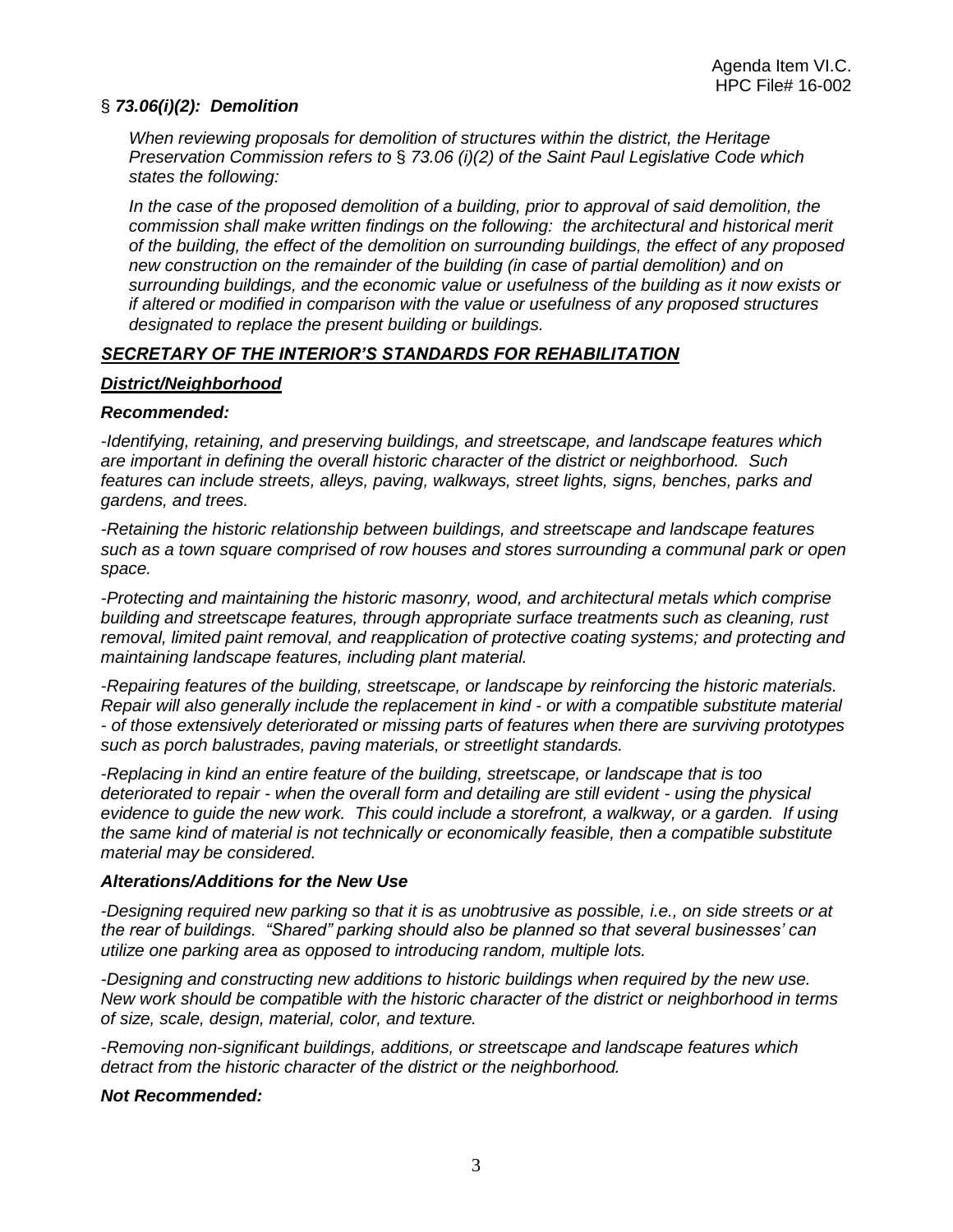*-Removing or radically changing those features of the district or neighborhood which are important in defining the overall historic character so that, as a result, the character is diminished.*

*-Removing or relocating historic buildings, or features of the streetscape and landscape, thus destroying the historic relationship between buildings, features and open space.*

*-Failing to undertake adequate measures to assure the preservation of building, streetscape, and landscape features.*

*-Removing a feature of the building, streetscape, or landscape that is unrepairable and not replacing it; or replacing it with a new feature that does not convey the same visual appearance.*

### *Design for Missing Historic Features*

*-Introducing a new building, streetscape or landscape feature that is out of scale or otherwise inappropriate to the setting's historic character, e.g., replacing picket fencing with chain link fencing*

### *Alterations/Additions for the New Use*

*-Placing parking facilities directly adjacent to historic buildings which cause the removal of historic plantings, relocation of paths and walkways, or blocking of alleys.*

*-Introducing new construction into historic districts that is visually incompatible or that destroys historic relationships within the district or neighborhood.*

*-Removing a historic building, building feature, or landscape or streetscape feature that is important in defining the overall historic character of the district or the neighborhood.*

## **F. FINDINGS:**

- **1.** On July 23, 1992, the Dayton's Bluff Heritage Preservation District was established under Ordinance No. 17942 (Council File #92-900). The Heritage Preservation Commission shall protect the architectural character of heritage preservation sites through review and approval or denial of applications for city permits for demolition within designated heritage preservation sites **§73.04.(4).**
- **2.** *The category of the building.* The Louis Hansen House and Bakery at 275 Bates Avenue is classified as pivotal to the Dayton's Bluff Heritage Preservation District.
- **3. Leg. Code §** *74.90.(j) -* The Preservation Program for the Dayton's Bluff Heritage Preservation District states that consideration of demolitions will be determined by the category of building (pivotal, contributing and non-contributing), its importance to the district, the structural condition of the building and the economic viability of the structure.
- **4.** *The importance of the building to the district.* The building's integrity has been compromised; however, it has been classified as pivotal in contributing to the district's architectural and historical character. The building is important to the district and in a rehabilitated state would enhance the character of the district.

The Louis Hansen House and Bakery was constructed in 1884 with substantial alterations and additions in 1885 and 1894, all during the Period of Significance for the Dayton's Bluff Heritage Preservation District (1857-1930).

The Dayton's Bluff Handbook states the following:

*In the 1880s, and particularly during the peak years 1882-1884, Dayton's Bluff became a densely-built urban neighborhood. The construction of a series of bridges and the extension of streetcar service brought a new and diverse population to the bluff. Factory and railroad workers purchased small lots and erected a great variety of single and multiple-family houses. The newly-arrived settlers included recent immigrants from Sweden, Ireland, and Germany, but German-Americans were the predominant group. They joined a large contingent of well-established German-American business owners...*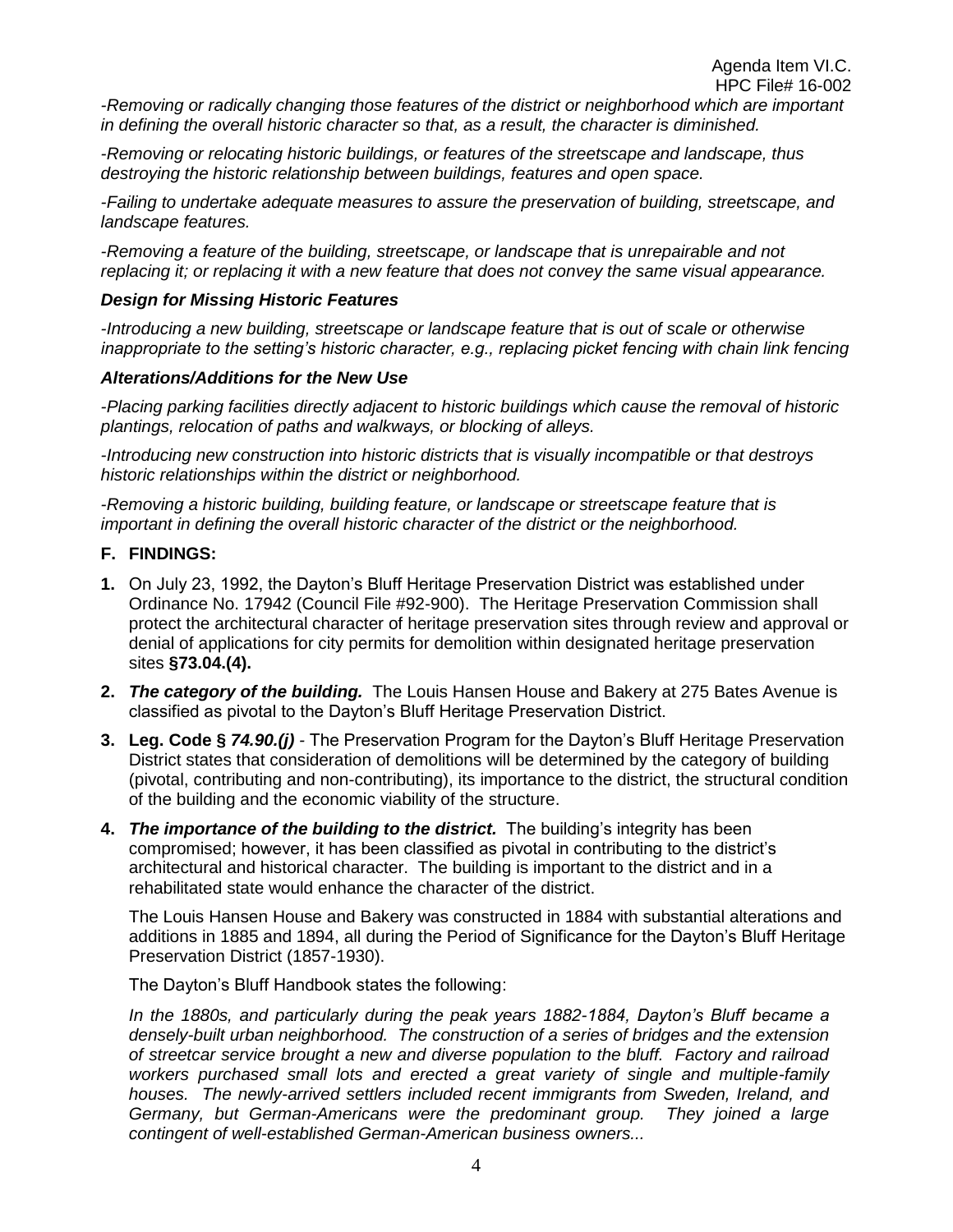The residential context of this structure is good, as it is one of three historic properties on this block face that were all built during the Period of Significance. They are all different in form, massing, style and setback given their dates of construction, styles, and historic uses. To the north, the John Kullberg house at 279 Bates Avenue was constructed in 1906 as a single family home and is currently being rehabilitated; to the south, the Krueger Double-house at 267-269 Bates is a side-by-side, double-residence constructed in 1885. 279 Bates resembles a farm house more than it does a mixed-use building.

Staff did not find any historical associations, other than Hansen, that have contributed in some way to Saint Paul's history and development or an architect or association with an important event, with this property. The 1989 Dayton's Bluff inventory form did not identify other individuals.

The 1903-25 Sanborn Fire Insurance Map for this site indicates the footprint of the building, as well as the other residences on the block that have not changed since 1925. Removal of this building on this block face will be the first principle structure change since 1925. The map shows that the building was used as a single-family dwelling by the time it was published in 1903. There were no other buildings constructed on this block. There is no alley and the grade drops steeply to the west and retained by concrete block walls.

HPC staff considers the architectural integrity to be fair-to-poor; the non-original siding materials would need to be removed for staff to accurately assess the presence of historic fabric and detailing.

**5.** *Structural condition of the building.* The current structural condition of the building is considered poor but the recent report did not note any imminent structural danger. The building has been classified as vacant since June of 2006 and the lack of maintenance and mothballing/stabilization is evident.

Since the HRA's ownership in 2007, a Code Compliance Report was issued on August 4, 2009. The report called for repointing the interior/exterior foundation as necessary, installation of safety glass in the window over the stair landing, repair/replacement of deteriorated window sash and broken glass, complete storms and screens at all door and window openings, repair/replacement of doors, repair siding, soffit, fascia and trim as necessary.

HPC staff conducted a site visit on October 1, 2015. Much of the original/early architectural or decorative features of the interior have been removed or covered by a drop-ceiling or wall paneling. The original, two-over-two, double-hung windows are intact along with the interior stairway and balustrade to the second floor. The exterior features of the house have been covered with asphalt cement- and shingle-siding. Staff observed general deferred maintenance. Staff cannot assess the condition of the original exterior materials given that they are not visible.

On September 14, 2015, structural engineering firm, Mattson Macdonald Young, submitted a report to the HRA that summarized the observed conditions of the property. The report notes the structural elements of the building framing and foundation to be in poor condition, the front porch slab is displaced/settled, water damage was observed at the second floor ceiling and in the basement joists, the parging on the foundation wall are cracked/crumbling/bulging on the interior, shoring columns in the basement are rusted and bent, the retaining wall at the rear of the property is out of plumb, the stucco over the exterior foundation is deteriorated, the roof and exterior walls appear to be in good condition. The report summarized that 275 Bates Avenue is in generally poor condition based on visually observed conditions. It added the repairs are possible, but would likely be relatively costly.

**6.** *The economic viability of the structure.* The economic viability of the structure cannot be fully determined given that a rehabilitation estimate was never completed or provided.

The HRA estimates the demolition costs to be \$24,000. Staff did not receive a cost range to